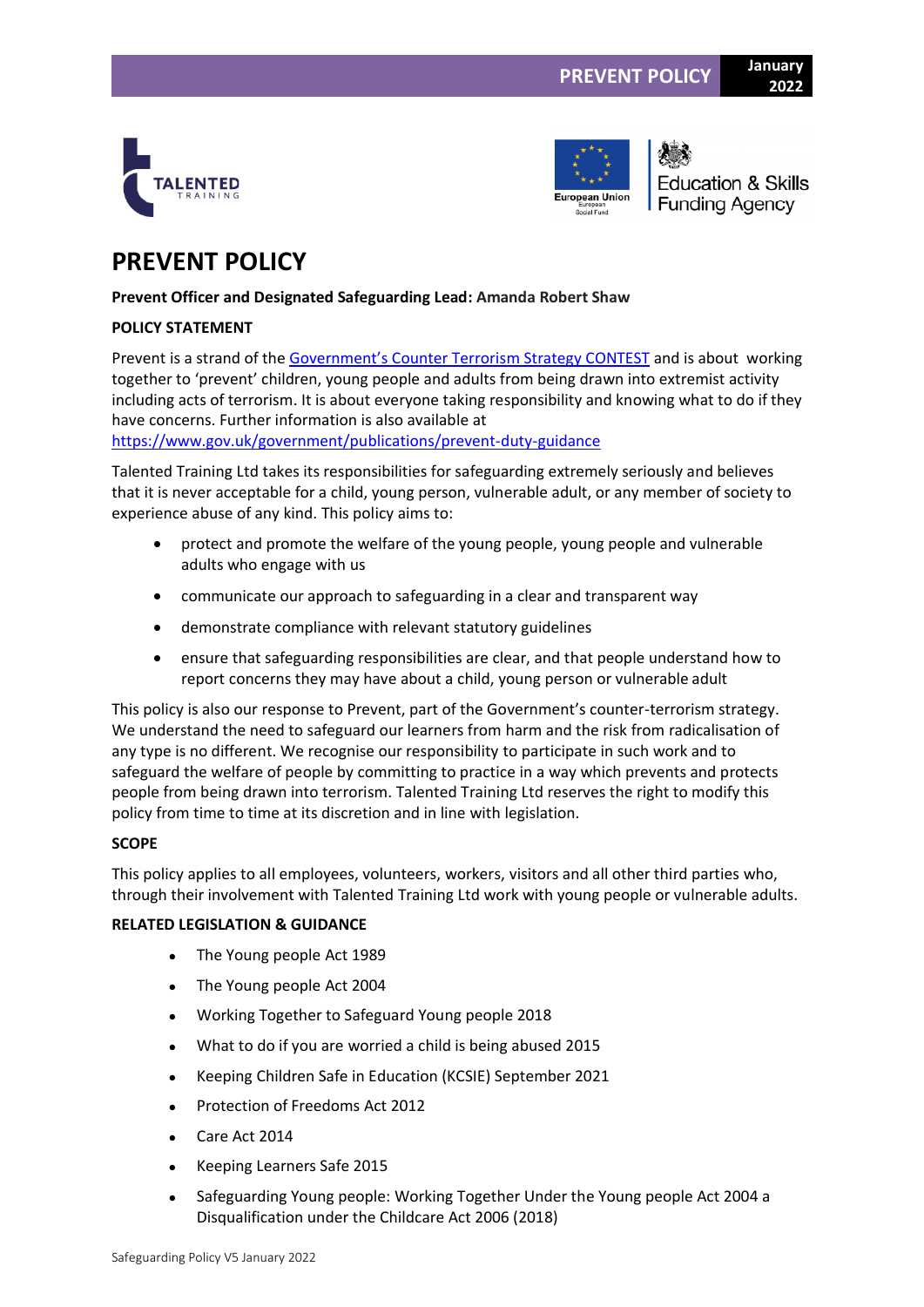- Counter Terrorism and Security Act 2015
- Prevent Duty Guidance for England and Wales (2015)
- Channel Duty Guidance: Protecting vulnerable people from being drawn into terrorism 2015
- Multi-agency guidance on FGM (2016)
- Modern Slavery Act (2015)
- Information sharing advice for practitioners providing safeguarding services (2018)
- Young people missing in Education (2016)
- Child sexual exploitation: definition and a guide for practitioners, local leaders and decision makers working to protect young people from child sexual exploitation (2017)
- Sexting in schools and colleges: responding to incidents and safeguarding young people (UK Council for Child Internet Safety (UKCCIS), 2016);
- Sexual violence and sexual harassment between young people in schools and colleges (2018)
- General Data Protection Act (2018)
- Specific roles and responsibilities concerning Safeguarding.

# **RELATED POLICIES, PROCEDURES, AND TEMPLATES**

- Safer Recruitment Policy
- DBS Policy
- Safeguarding Policy

# **ACT EARLY**

Launched by Counter Terrorism Policing (CTP) in November 2020, the<https://actearly.uk/>website is designed to encourage friends and family to act early, share concerns and seek help if they are worried that someone, they care about is being radicalised.

The website includes case studies, signs to spot, FAQs and details of where to get help, including a new, confidential advice line staffed by specialists at CTP. The [ACT Early website](https://protect-eu.mimecast.com/s/TlGHC4zpXFJoEp3FXO2UX?domain=eur02.safelinks.protection.outlook.com) has two short films aimed at the general public, and concerned friends and family:

[https://actearly.uk/support/reach-out-for-help/](https://protect-eu.mimecast.com/s/ZUuUC7pv4hmq2OoCE6uzm?domain=eur02.safelinks.protection.outlook.com)

[https://actearly.uk/working-together/how-we-help/](https://protect-eu.mimecast.com/s/-VBaC9Dx4um1A59CKWwLD?domain=eur02.safelinks.protection.outlook.com) 

The website provides an introduction to Prevent and to the work of Prevent officers, improving understanding and encouraging individuals to seek advice or help at an earlier stage where appropriate.

# **Steps to support ACT Early:**

- 1. Signpost and promote the ACT Early website on social media channels and internally with our staff
- 2. Display ACT Early posters and banners in the centre, display screens and public areas
- 3. Print the ACT Early leaflets and business cards to share with the public when that is possible

More information on how to use ACT Early is available by contacting [nctphq.comms@met.police.uk](mailto:nctphq.comms@met.police.uk)

# **CHANNEL**

Channel is a partnership approach to identify and safeguard individuals who may be vulnerable to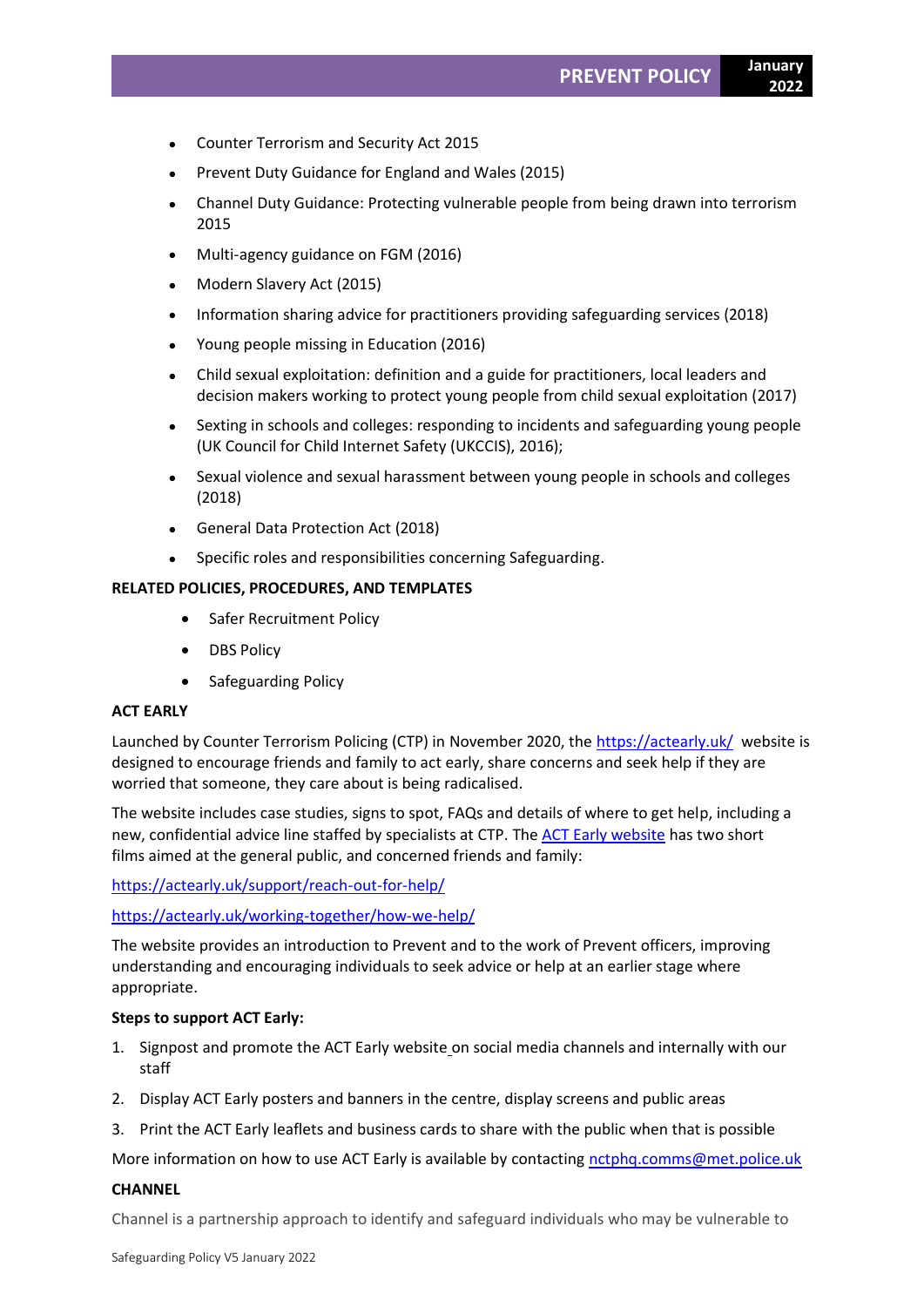being radicalised and drawn into terrorist activity. The process is a key strand of the Government's **[Prevent Strategy](https://www.gov.uk/government/publications/prevent-duty-guidance)**.

Building on existing partnership structures, Channel works in a similar way to other safeguarding processes that support individuals at risk from involvement in gangs, drugs and knife crime. By safeguarding those most at risk of being drawn into terrorism they can be diverted away from any potential threat at an early stage.

Partnership and community involvement are vital to Channel ensuring that people most at risk are given support at an early stage. Partners include:

- Local authorities
- **Education**
- Health
- Probation
- Youth offending teams and prisons
- Police and other emergency services
- UK Border Agency
- Community and Voluntary Services
- Local communities

Through the Channel process partners are able to work together to assess the nature and extent of the risk and, where necessary, provide an appropriate support package tailored to the individual's needs. A multi-agency panel, chaired by the local authority, decides on the most appropriate action to safeguard an individual and this is monitored closely and reviewed regularly. This aims to protect vulnerable people by:

- **Identifying** individuals at risk.
- **Assessing** the nature and extent of that risk.
- **Developing** the most appropriate support plan for the individuals concerned.

The support provided will vary according to the nature and extent of the risk that has been identified by the multi-agency panel and may include targeted support (including faith guidance, counselling and mentoring, assistance with employment or diversionary activities).

#### **FURTHER INFORMATION**

More information on safeguarding young people from radicalisation including links to online resources and training can be found on the **[Leeds Safeguarding Children's Partnership](https://www.leedsscp.org.uk/)** website. Contact details for Prevent concerns are [Leeds Prevent Team](https://www.leeds.gov.uk/plans-and-strategies/support-for-people-at-risk-of-radicalisation-(leeds-prevent)) or:

**Phone:** 0113 535 0810 (Monday to Friday, 9am to 4pm)

**Email:** [prevent@leeds.gov.uk](mailto:prevent@leeds.gov.uk)

You can call the police Prevent team on 0113 241 3386.

Information has also been produced by the [NSPCC](https://www.nspcc.org.uk/what-you-can-do/report-abuse/dedicated-helplines/protecting-children-from-radicalisation/) or can be found on the [Educate Against](https://educateagainsthate.com/)  [Hate](https://educateagainsthate.com/) website.

# **PRINCIPLES**

#### **Safeguarding**

We all have a shared responsibility to identify young people and young people who may be in need of extra help or who are suffering, or are likely to suffer, significant harm. This is an inherent part of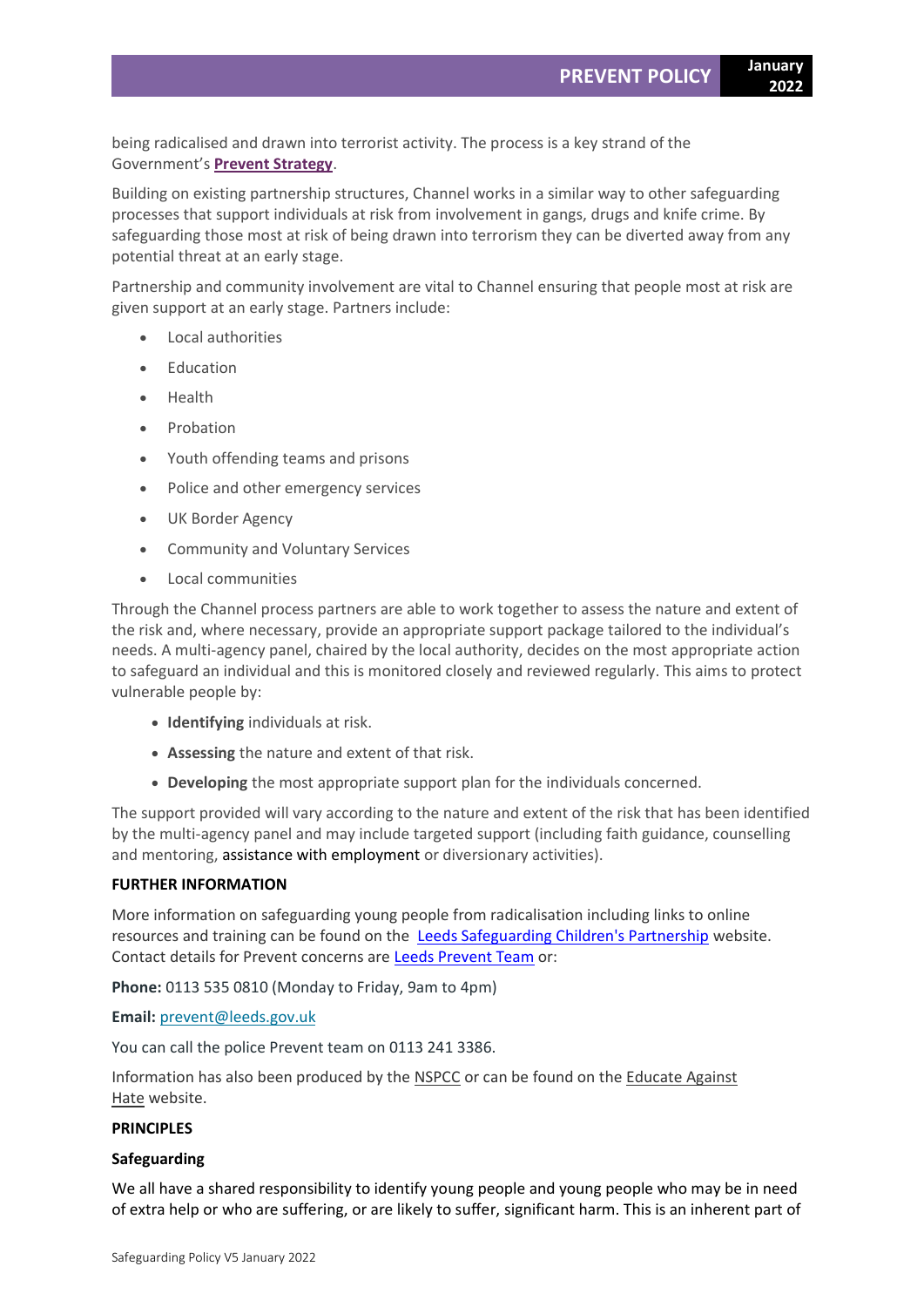Talented Training Ltd's culture, as we adopt a culture of vigilance in relation to all of our stakeholders and the communities that we engage with.

We aim to embed a culture of safeguarding across Talented Training Ltd by communicating practical guidelines to support the principles and aims of this policy, reinforced by training for all employees and volunteers to ensure that our approach is robust and reflects best practice standards. Everyone should aim to ensure the welfare of young people, young people and vulnerable adults first and foremost, checking your approach with one of our internal Safeguarding contacts if you are unsure how to handle a safeguarding issue.

#### Prevent

Preventing people from being drawn into terrorism, extremism and radicalised ideology has never been more important. As a provider of education and training programmes for people, particularly young people, from ethnically diverse, and socially and economically disadvantaged areas it is essential that Talented Training Ltd is involved in the Prevent Strategy.

Talented Training Ltd will promote and reinforce values of openness and respect, tolerance, cohesion and equality of opportunity and treatment by:

- o creating space for free and open debate; and by listening, valuing and respecting the learner voice
- $\circ$  breaking down barriers and supporting inter-faith and inter-cultural dialogue and understanding and by engaging all learners in playing a full and active role in wider engagement in society
- o making sure that Talented Training Ltd is free from bullying, harassment and discrimination
- $\circ$  providing support for learners who may be at risk by providing appropriate sources of advice and guidance
- o making sure that staff and learners are aware of their roles and responsibilities in preventing violent extremism
- o promoting British values

Talented Training Ltd recognises:

- o The welfare of any child, young person or vulnerable adult is paramount and ensure all feel safe
- $\circ$  We aim to create a culture of vigilance in relation to our safeguarding approach, while continually developing our knowledge and practice accordingly
- o Everyone, regardless of their age, background, ability, culture, disability, gender, language, religious beliefs and sexual identity has the right to protection from abuse
- o We will take all suspicions and allegations of abuse and/or poor practice seriously and will respond to them swiftly and appropriately
- o Where there is a possibility of abuse or neglect by a person or persons, everyone has a responsibility to report their concerns to the appropriate person
- $\circ$  It is not the responsibility of anyone working/volunteering at Talented Training Ltd to decide whether or not abuse has taken place; it is their duty to act on any concerns by reporting them to the appropriate person
- $\circ$  We will support people who report their concerns about abuse in good faith and will investigate their concerns, referring to the appropriate people where necessary
- o We will take all actions within our power to enable any child, young person or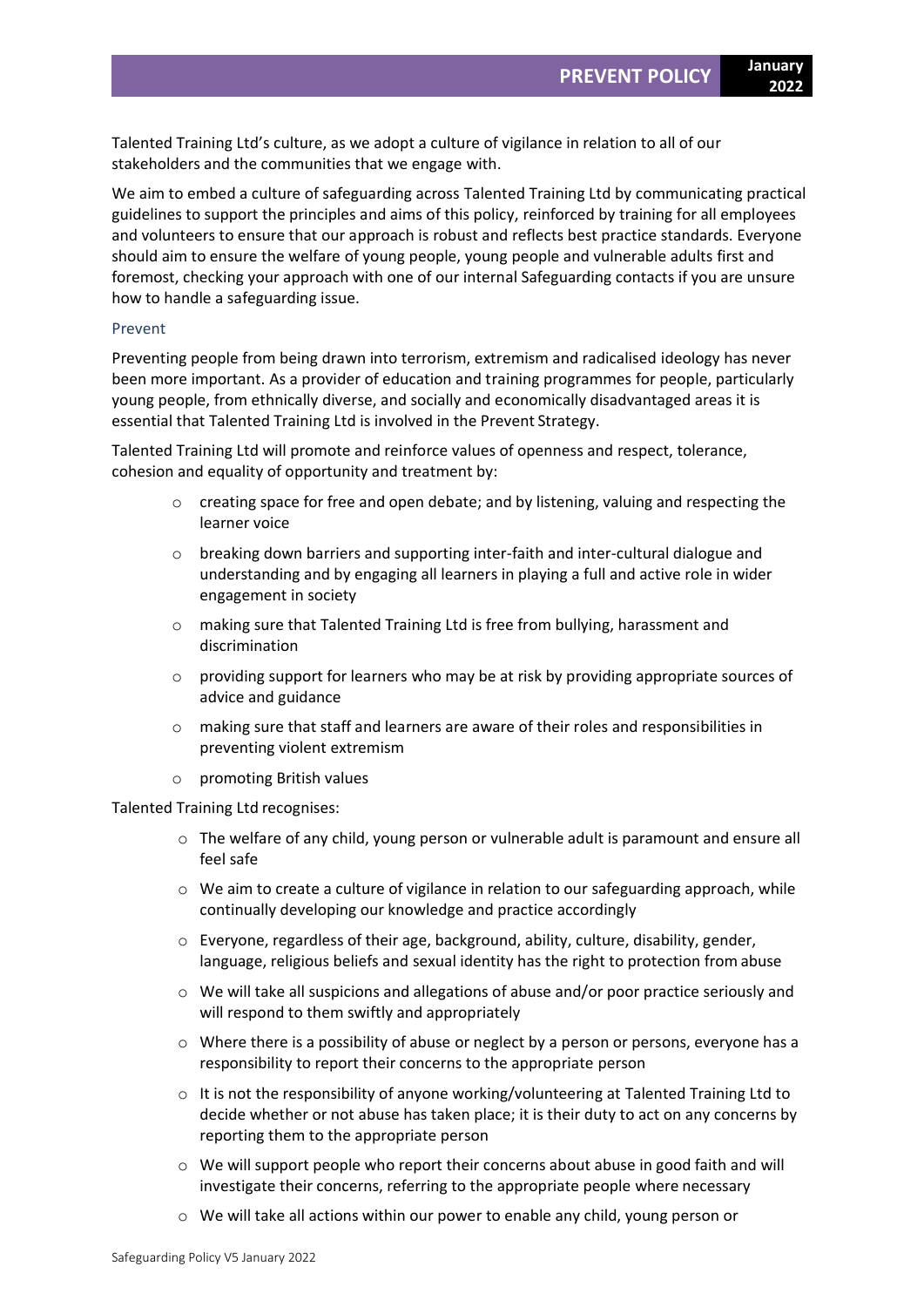vulnerable adult to have the best outcomes

 $\circ$  We recognise that safeguarding is not just about protecting any child, young person or vulnerable adult from deliberate harm and neglect, but also about broader aspects of care and education such as well-being (including mental health), first aid, special educational needs and/or disabilities, educational visits and online safety.

#### **KEY DEFINITIONS**

#### **SAFEGUARDING**

Safeguarding describes the actions we take to ensure the safety and well-being of young people, young people and vulnerable adults in our care.

The terms abuse and neglect are forms of maltreatment. Both can involve inflicting or failing to act to prevent harm to young people, young people or vulnerable adults. Abuse can be from neglect, physical injury, sexual abuse or emotional abuse or any combination of the following definitions.

#### • **Physical Abuse**

Deliberate physical harm to young people and vulnerable adults or any other form of harm which causes illness in a child or vulnerable person.

#### • **Sexual Abuse**

Forcing or manipulating a child or vulnerable adult to take part in sexual activities.

#### • **Neglect**

This involves the persistent failure to meet a child's or vulnerable adult's basic physical and/or psychological need, likely to result in the serious impairment of the child' or vulnerable adult's health or development.

# • **Emotional Abuse**

This involves the persistent emotional maltreatment of a child or vulnerable adult such as to cause severe and persistent adverse effects on the child's or vulnerable adult's emotional wellbeing and/or development.

# • **Psychological Abuse**

This is a form of abuse, characterised by a person subjecting or exposing another person to behaviour that may result in psychological trauma, including anxiety, chronic depression, or posttraumatic stress disorder.

#### • **Domestic Abuse**

Domestic violence (also named domestic abuse or family violence) is violence or other abuse by one person against another in a domestic setting, such as in marriage or cohabitation.

# • **Discriminatory Abuse**

This includes abuse that is racist, sexist, homophobic or is based on age or disability, or any forms of harassment.

# • **Financial Abuse**

This is when an unauthorized use of a person's property, money, pension book or other valuables (including changing the person's will to name the abuser as heir), often fraudulently obtaining power of attorney, followed by deprivation of money or other property, or by eviction from own home.

# **PREVENT**

Extremism is defined in the 2011 Prevent strategy as vocal or active opposition to fundamental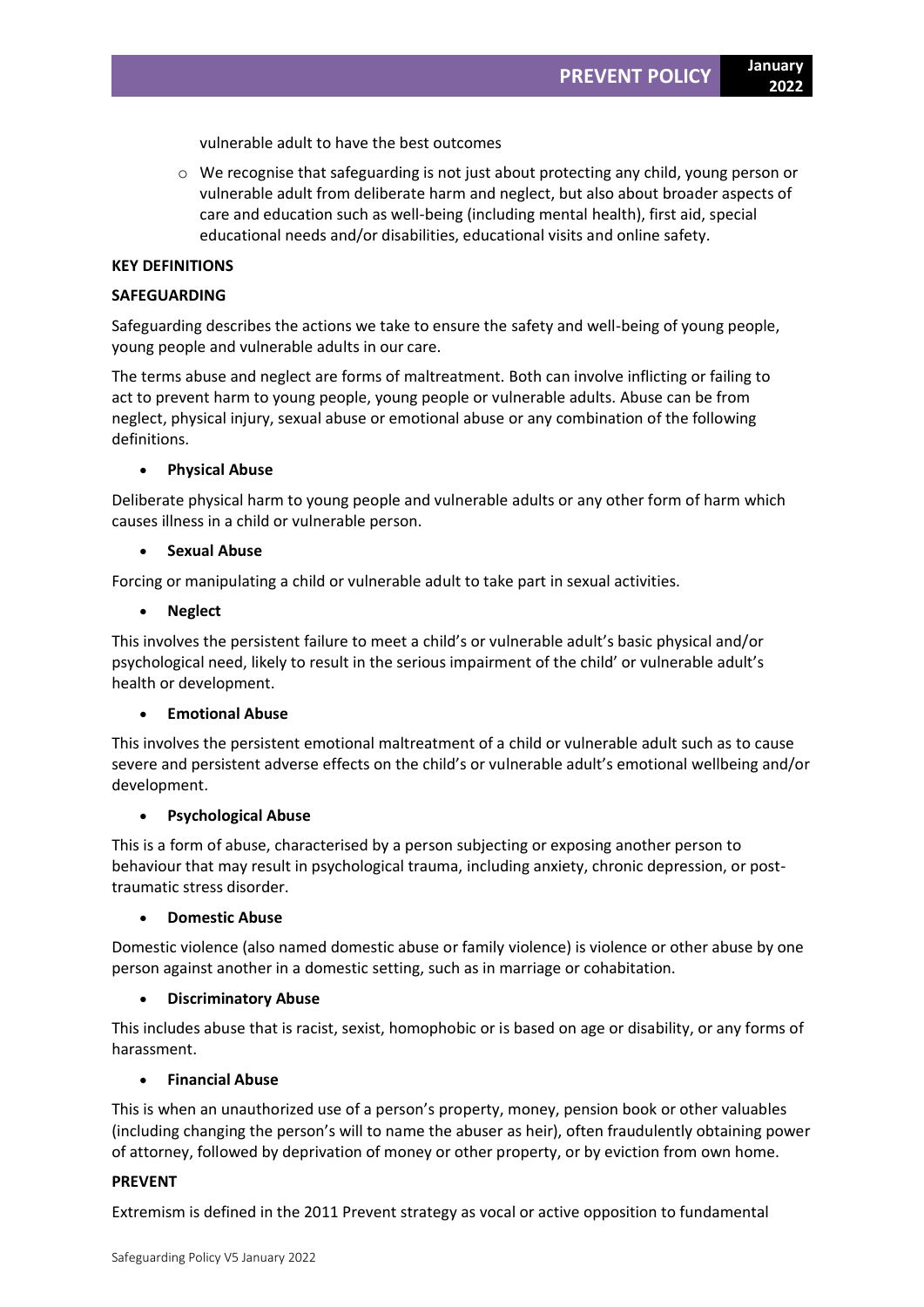British values, including democracy, the rule of law, individual liberty and mutual respect and tolerance of difference faiths and beliefs. The definition in HM Government Prevent Duty Guidance includes calls for the death of members of our armed forces, whether in this country or overseas.

Radicalisation refers to the process by which a person comes to support terrorism and extremist ideologies associated with terrorist groups.

Some possible signs of radicalisation include:

- o increasingly extreme views about another section of society or government policy
- o downloading, viewing or sharing extremist propaganda from the internet
- o becoming withdrawn and/or increasingly intolerant of more moderate views
- $\circ$  changes in appearance or health (including mental health) and becoming isolated from family, friends, peers or social groups
- o expressions of a desire/intent to take part in or support extremist activity

Terrorism is defined in the Terrorism Act 2000 (TACT 2000) as an action that endangers or causes serious violence to a person / people; causes serious damage to property; or seriously interferes or disrupts an electronic system. The use or threat must be designed to influence the government or to intimidate the public and is made for the purpose of advancing a political, religious or ideological cause.

British values are defined as democracy, the rule of law, individual liberty and mutual respect.

### **Raising awareness of the policy**

All new members of staff are made aware of this policy and are given time to read it during their induction period. Where appropriate to their role, staff will receive the appropriate level of training which includes Safeguarding training and Prevent training in respect of the Counter Terrorism and Security Act 2015.

All staff will be trained in the appropriate response to a disclosure and the correct procedure for dealing with concerns. Staff will work proactively to protect people from abuse and neglect and prevent people being placed in an abusive situation.

Ongoing support will also be provided to make sure that staff are informed and confident to take appropriate preventative and responsive steps. Information, advice and guidance for staff will be available and regularly updated through briefings at staff meetings and training interventions.

#### **eLearning Modules**

• All staff are required to successfully complete Safeguarding and Prevent eLearning modules every year, while new members of staff will receive this training as part of their induction.

#### **Face to Face Training**

- In addition to the eLearning modules, those who work in a regulated activity, will be required to undergo face to face training at a local level.
- This face-to-face training will be carried out by safeguarding leads and will be appropriate to each specific business area.
- Regular safeguarding updates will also be provided to support the face-to-face training, with a special focus on a bi-monthly basis.

# **GUEST SPEAKERS**

Talented Training Ltd believes that guest speakers can enrich our education programmes and other areas of our business by adding depth and breadth on a range of subjects. This can especially help to prepare our learners and all young people we engage with for life in modern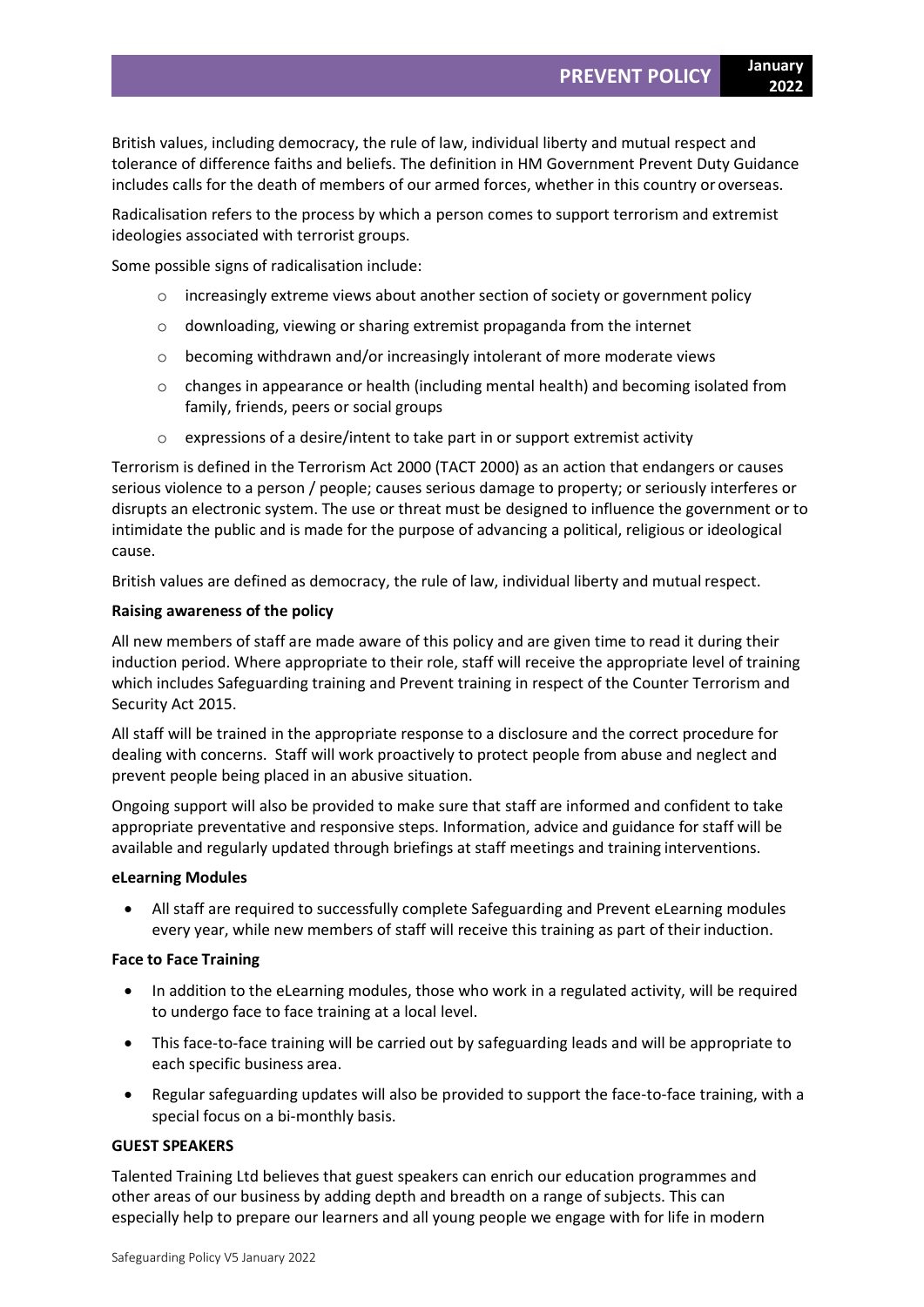Britain and to further extend their employability and vocational skills.

In relation to this, it is Talented Training Ltd's policy that guest speakersshould:

- o follow the same signing in procedures as other visitors
- o not be left alone with learners, young people, young people or vulnerable adults unless they have a current DBS which we have had sight of and logged
- o have their views countered and balanced by our employees, self-employed contractors or volunteers should they have any extreme views, whether political orreligious.

#### **INITIATING THE RISK ASSESSMENT PROCESS**

Organisations are required under health and safety legislation to protect people as far as is 'reasonably practicable'. In particular, the Management of Health and Safety at Work Regulations 1999 require organisations to assess the risks in their workplaces and to put plans in place to control the risks.

The Young people & Vulnerable Adults Safeguarding & Prevent risk assessment process will be initiated by the following circumstances (although other situations may trigger this procedure if deemed appropriate by the department):

- Recruitment to a new or existing post which involves working with young people and/or vulnerable adults
- The commencement of new activities or events involving or potentially involving young people and/or vulnerable adults
- Changes being made to activities or events involving or potentially involving young people and/or vulnerable adults.

Once it has been identified that the risk assessment process should be initiated, it is vital that the person responsible for the relevant recruitment campaign, activity or event includes completion of this within the planning process and ensures that it is completed.

#### **Identifying required checks**

Once the key duties and responsibilities of the activity are determined, one of the required actions must be to identify which checks, if any, are required prior to the individual working with young people and/or vulnerable adults.

In addition, the department must consider if any required checks should be treated as essential before employment (that is, that the new employee recruited to the role should not be able to start work until the check is completed).

#### **PRE-EMPLOYMENT CHECKS**

All staff have Right to Work in the UK ID checks; DBS checks are carried where relevant to their role.

We are registered with criminal record check provider. Their comprehensive service is registered with both the Disclosure and Barring Service (DBS) and Disclosure Scotland.

There are two types of check available from the DBS. The default check will be the standard, except for people that are identified as requiring an enhanced check.

• Standard – contains details of all spent and unspent convictions, cautions, reprimands and warnings held on the Police National Computer (PNC) that are not 'protected'. Protected convictions and cautions are normally old and minor; they are filtered by the DBS so they are not disclosed, and they must not be taken into account by employers. The filtering rules and the list of offences that will never be filtered are now available for you to view on the DBS's web pages.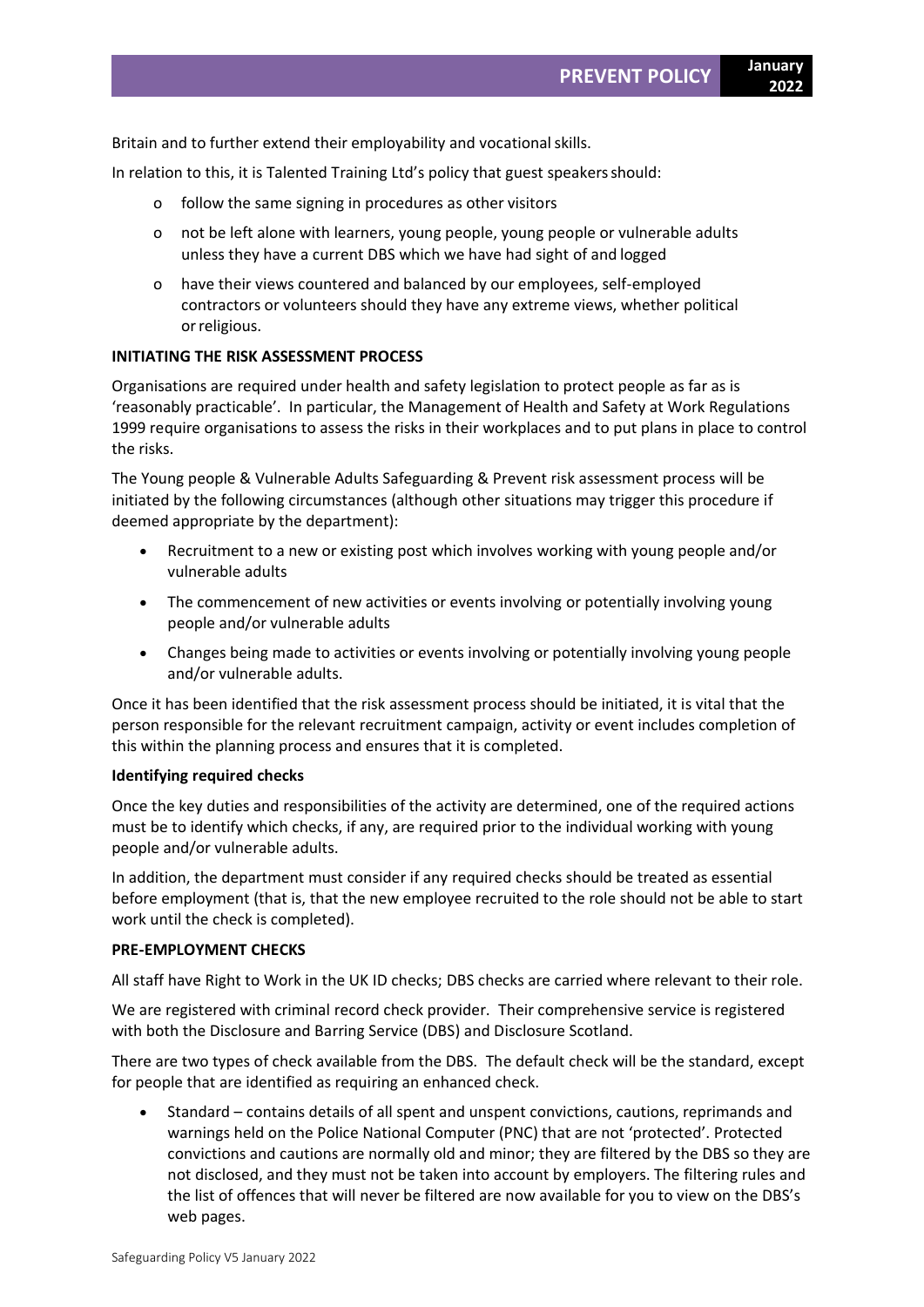• Enhanced – contains the same information as the standard check but also any relevant and proportionate information held by the local police forces. In addition, where the role is eligible, registered bodies can request a check on whether a person is barred from working with young people or adults in regulated activity (particular types of work with young people and adults).

Following the DBS application, it is the requirement of Talented Training Ltd that required staff will subscribe to the DBS Update Service. Talented Training Ltd will reimburse the annual fee for this service via the staff expenses claim process for the duration of their employment with Talented Training Ltd. With the individual's permission, routine status checks will be carried out on an annual basis.

# **PORTABILITY**

DBS checks are not portable. Any DBS check that has not been carried out by Talented Training Ltd will not be accepted as meeting our requirements for a post-holder.

Exceptions to this are as follows:

- Where an individual has subscribed to the DBS Update Service this means that their DBS check will be kept up-to-date and they can take this with them from role to role, where the same level and type of check is needed. With the individual's permission, representatives from Talented Training Ltd will be able to go online to do a free, instant check (known as a status check) to confirm that their DBS Certificate is still up to date.
- Where a DBS check or basic disclosure has been carried out within the last 12 months by Talented Training Ltd for a post with comparable duties – individual cases will need to be discussed with the group's Designated Safeguarding Officer's agreement provided that another check is not required.

# **DISCLOSURE OF A CRIMINAL RECORD**

Where a criminal conviction is disclosed by an applicant or through a DBS check/basic disclosure, Talented Training Ltd's Designated Safeguarding Lead and HR will assess and discuss using current guidelines and policy.

Possible outcomes include amended duties, redeployment, withdrawal of an offer of employment or, where the individual started work before the relevant screening check was completed, dismissal.

# **ROLES & RESPONSIBILITIES**

# **Employees, self-employed and volunteers**

- All employees are required to familiarise themselves with this policy and procedure and follow this at all times
- If you have concerns about the welfare of a child, young person or vulnerable adult and believe that they may be at risk of, you must share that concern confidentially with a local safeguarding lead immediately
- Any information shared should always be accurate, up to date and shared appropriately and securely with only the person or people who need to know and limited to information relevant for the purpose. If you have any doubts about when to share safeguarding information, discuss the situation with a safeguarding lead
- Everyone must complete their required Safeguarding Awareness and Prevent Training to help increase their knowledge of safeguarding and prevent issues
- Everyone working in a regulated activity must read and familiarise themselves with Part 1 of the statutory guidance Keeping Children Safe in Education (September 2021)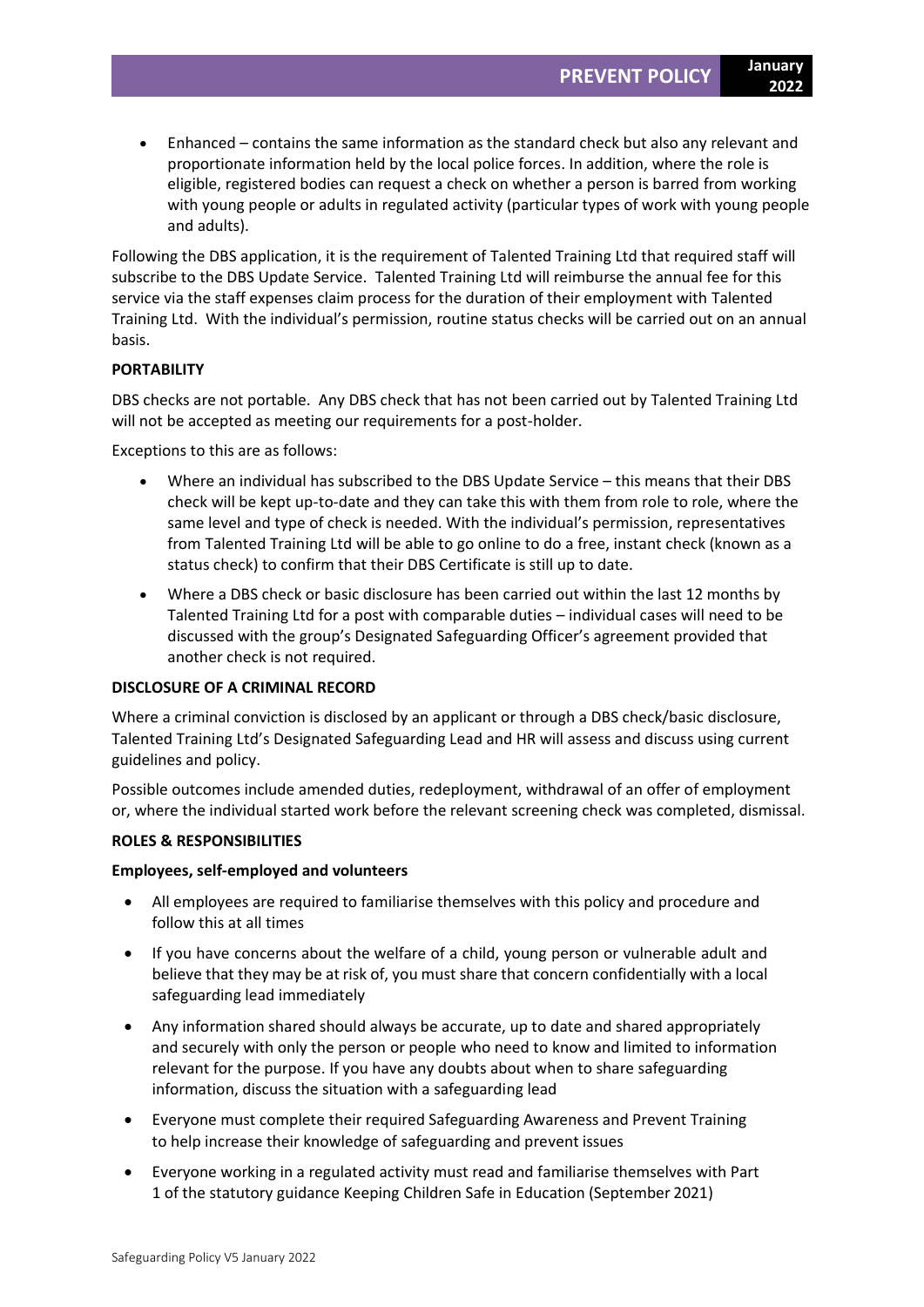• If you feel that you could benefit from further training on safeguarding or child protection, then please contact your Safeguarding Lead Amanda Robert-Shaw.

#### **Line Managers**

- Support and encourage the completion of required Safeguarding Awareness and Prevent **Training**
- Ensure all direct reports working in a regulated activity have read and familiarised themselves with the statutory guidance Keeping Children Safe in Education (September 2021)
- Adopt Talented Training Ltd's culture of vigilance and lead by example

#### **Senior Management Team**

Directors and the Senior Management Team are responsible for understanding the nature of the threat and the risks of extremism and radicalisation within Talented Training Ltd. They will ensure that Talented Training Ltd effectively manage risks and is able to deal appropriately with issues of radicalisation and extremism by:

- o creating an ethos which upholds core values of shared responsibility and wellbeing for all, while promoting respect, equality and diversity and understanding
- o adopting stringent and transparent safeguarding/prevent duty practices which recognise, support and protect individuals who might be susceptible to radicalisation
- o sharing information about safeguarding/prevent duty and good practice with other key stakeholders and external agencies
- o providing training opportunities for staff and volunteers to enable them to continually update their safeguarding and prevent knowledge
- o sharing information and concerns with agencies who need to know and ensuring we involve learners, parents, staff and others in an appropriate way
- o providing effective management for staff and volunteers through supervision, support and training
- o ensuring plans are in place to minimise the potential for acts of violent extremism.

# Designated Safeguarding / Prevent Lead

The designated lead is Amanda Robert-Shaw and is the single point of contact for Safeguarding and Prevent, to support the Senior Management Team to fulfil their responsibilities and to ensure that:

- o this policy is implemented across the organisation
- o any concerns are shared with the relevant organisations in order to minimise the risk of people becoming involved in terrorism
- o appropriate training is in place that is relevant and regularly reviewed and updated
- o develop and work with partners and support networks to ensure up to date information and resources are received, acted on and cascaded
- o practices are reported on for the Senior Management Team and the Board of Directors on a quarterly basis
- o reviews the implementation and effectiveness of the policy on an annual basis

Additional responsibilities

Take lead responsibility for managing child protection issues and cases in their centre,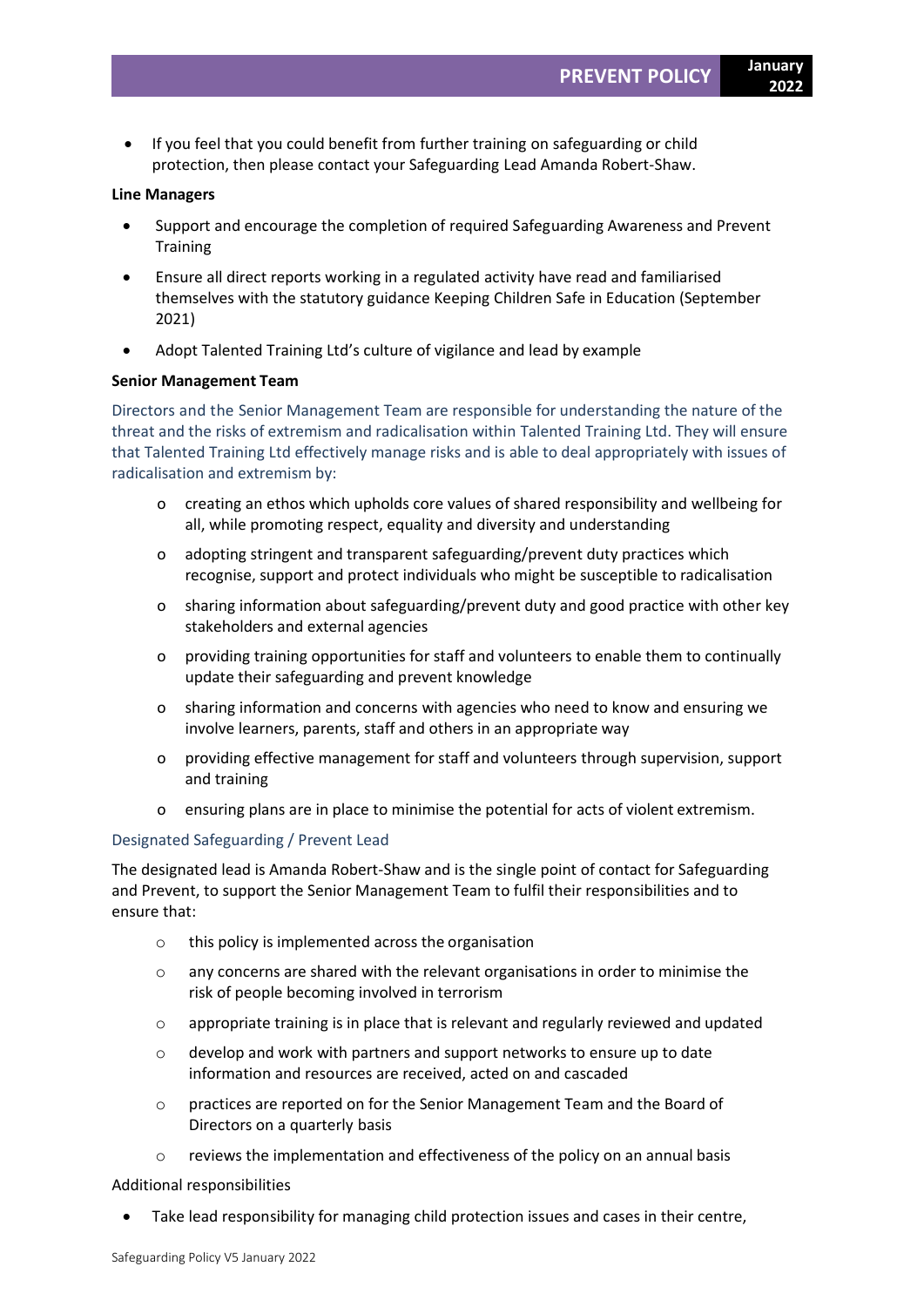operation or team.

- Provide advice and support to other staff, making referrals to and liaising with external parties as necessary, such as the local authority and other agencies, like the DBS or Police.
- Be aware of the Local Safeguarding Young people's Board (LSCB) and Safeguarding Adults Board (SAB) be familiar with local referral procedures.
- Ensure that appropriate information is available at the time of a referral and that the referral is confirmed in writing, under confidential cover as quickly as possible (e.g. within a workingday).
- Liaise with the local designated officer over safeguarding issues and in all cases where allegations relate to an employee or member of staff.
- Keep the Safeguarding & Prevent Risk Register updated at all times with all concerns, no matter how major or minor the concern
- Deal with the aftermath of an incident in the organisation.
- Attend regular training and networking events relating to safeguarding issues.
- Ensure the effective and consistent communication and embedding of safeguarding policies within their operation/team.
- Ensure that learners/service users and their parents/guardians/carers know where to go if they need support or have concerns about the behaviour of an employee, contractor or volunteer.
- Provide regular briefings and updates at staff meetings to ensure that all staff are kept up to date and regularly reminded of their responsibilities.
- Have an awareness of vulnerable service users within their operation.
- Ensure that all staff know how to raise concerns about people who are vulnerable or at risk of abuse and neglect.
- Ensure all staff know how to assess the risk of individuals being drawn into terrorism and understand how to identify those who may be at risk of radicalisation and what to do to support them.

#### **HR Department**

- The HR department monitors and records the DBS process for employees, casuals, volunteers and self-employed contractors
- The HR department also ensures that Safeguarding and Prevent training is provided and completion is monitored
- The HR department provides advice and guidance to managers on safeguarding issues in relation to recruitment, employees and volunteers

#### **Training and Learning Staff**

Teaching and learning staff will be involved in the delivery of a learning and apprenticeship curriculum which promotes knowledge, skills and understanding to build the resilience of learners, promote British values and enable them to challenge extremist views. This will include:

- $\circ$  embedding equality, diversity and inclusion, wellbeing and community cohesion
- $\circ$  promoting wider skill development such as social and emotional aspects of learning and the strengthening of critical thinking skills
- o recognising local needs, challenging extremist narratives, stereotypes and anti-social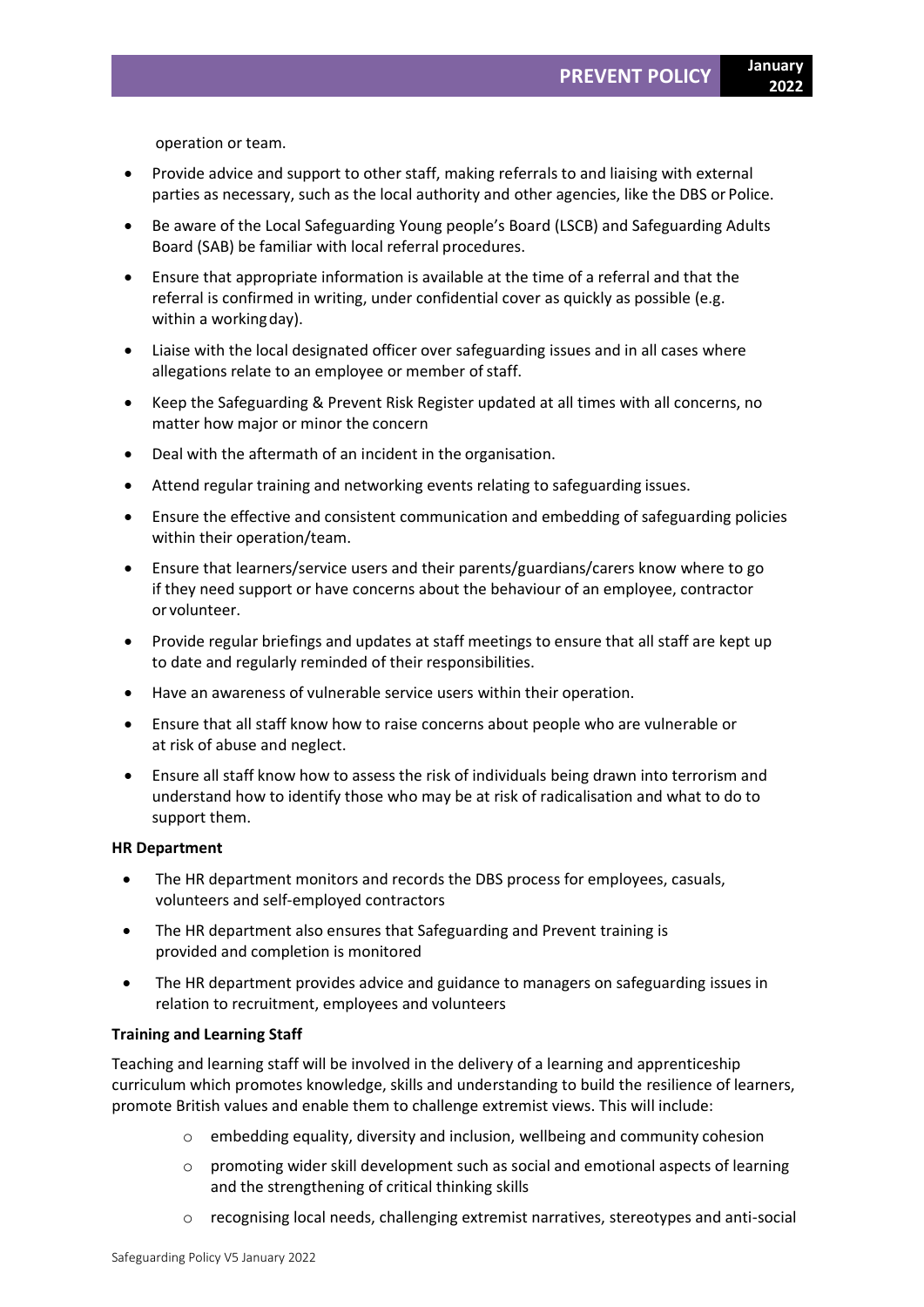behaviour and by promoting universal rights

- o encouraging active citizenship and participation
- o promoting values of openness and respect and facilitating opportunities to contribute, challenge and debate
- o responding appropriately to events in local, national or international news that may impact on learners and communities making sure that learners are supported and listened to and are helped to access support internally and/ or through community partner.

# **REVIEW**

This policy will be reviewed on an annual basis or following changes to Government updates and statutory guidance in relation to Covid-19 and company risk assessment policies and processes.

Managing Director's Signature

M. Uyuta

Marios Chrysostomou Date: 01/01/2022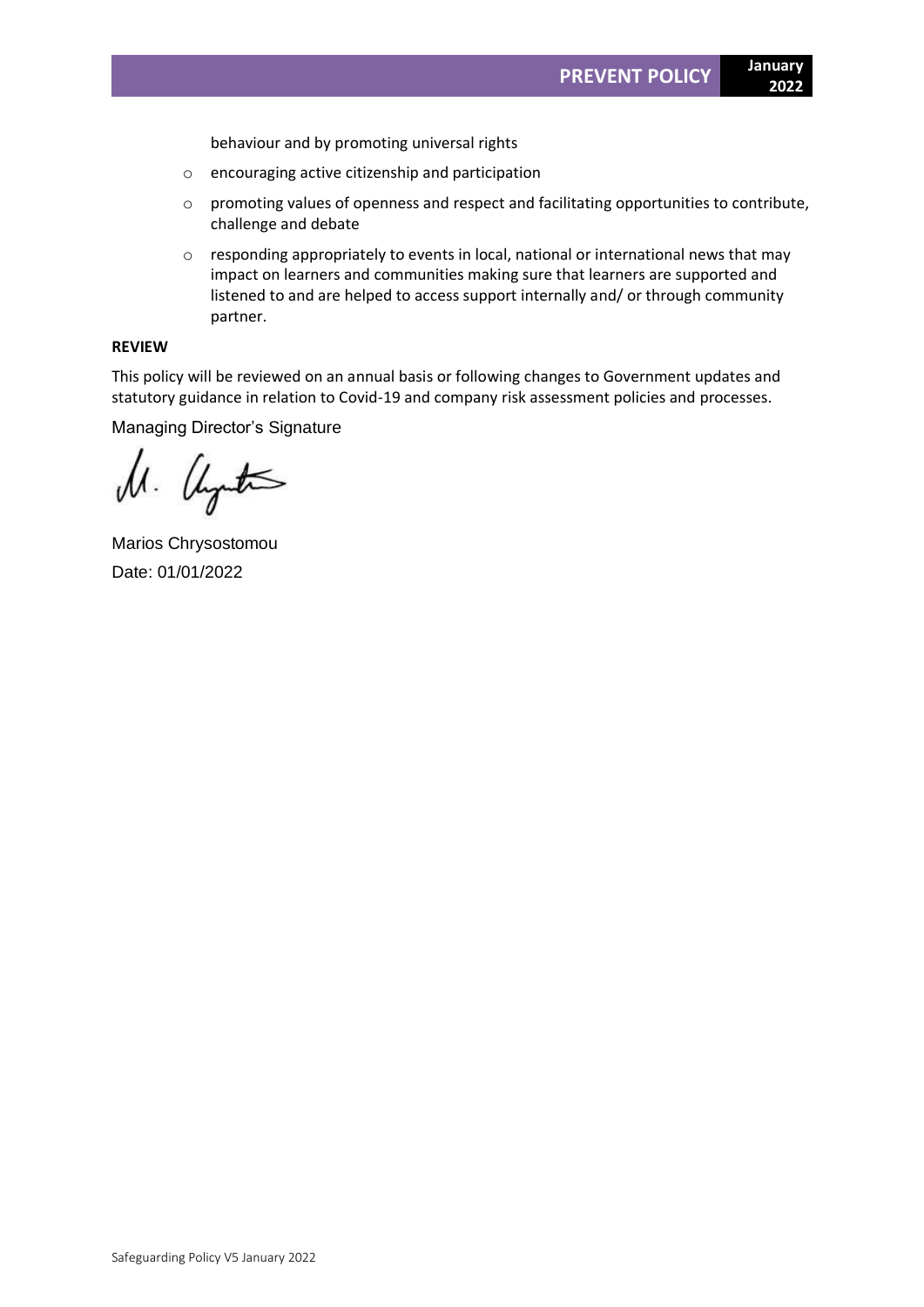# **APPENDIX A**

• Government advice of Safeguarding Young people:

[https://www.gov.uk/topic/schools-colleges-young peoples-services/safeguarding-young](https://www.gov.uk/topic/schools-colleges-childrens-services/safeguarding-children)  [people](https://www.gov.uk/topic/schools-colleges-childrens-services/safeguarding-children)

- Keeping Children Safe in Education September 2021:
	- **[https://www.gov.uk/government/publications/keeping-children-safe-in](https://www.gov.uk/government/publications/keeping-children-safe-in-education--2)[education--2](https://www.gov.uk/government/publications/keeping-children-safe-in-education--2)**
	- **HM Government Prevent Duty Guidance[:](https://www.gov.uk/government/uploads/system/uploads/attachment_data/file/41794%203/Prevent_Duty_Guidance_England_Wales.pdf)** [https://www.gov.uk/government/uploads/system/uploads/attachment\\_data/f](https://www.gov.uk/government/uploads/system/uploads/attachment_data/file/41794%203/Prevent_Duty_Guidance_England_Wales.pdf) [ile/41794](https://www.gov.uk/government/uploads/system/uploads/attachment_data/file/41794%203/Prevent_Duty_Guidance_England_Wales.pdf) [3/Prevent\\_Duty\\_Guidance\\_England\\_Wales.pdf](https://www.gov.uk/government/uploads/system/uploads/attachment_data/file/41794%203/Prevent_Duty_Guidance_England_Wales.pdf)
	- **Online general awareness training module on Channel[:](http://course.ncalt.com/Channel_General_Awareness/01/index.html)** [http://course.ncalt.com/Channel\\_General\\_Awareness/01/index.html](http://course.ncalt.com/Channel_General_Awareness/01/index.html)

# **Local Contacts**

More information on safeguarding young people from radicalisation including links to online resources and training can be found on the [Leeds Safeguarding Children's Partnership](https://www.leedsscp.org.uk/) website. Contact details for Prevent concerns are [Leeds Prevent Team](https://www.leeds.gov.uk/plans-and-strategies/support-for-people-at-risk-of-radicalisation-(leeds-prevent)) or:

**Phone:** 0113 535 0810 (Monday to Friday, 9am to 4pm)

**Email:** [prevent@leeds.gov.uk](mailto:prevent@leeds.gov.uk)

You can call the police Prevent team on 0113 241 3386.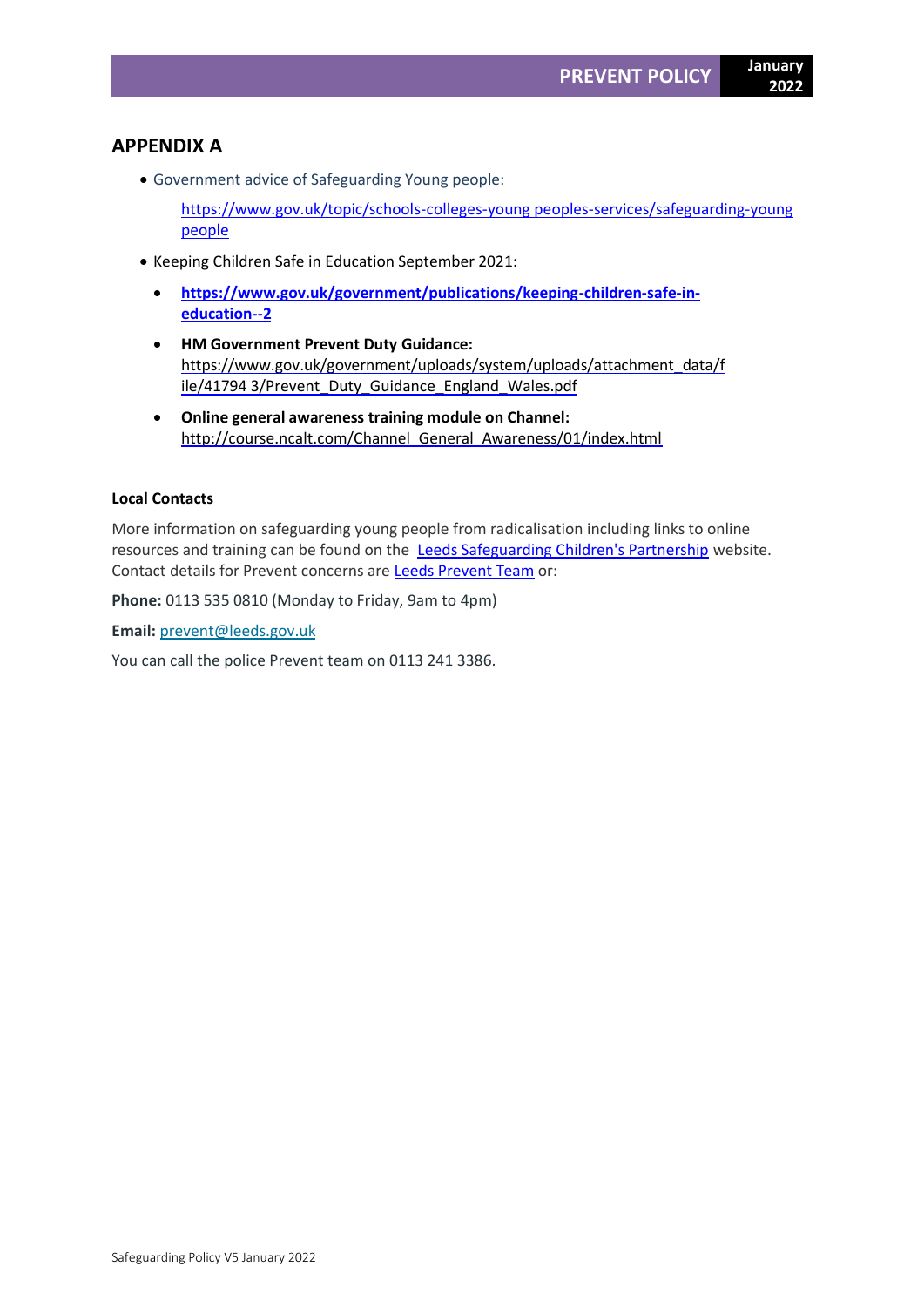# **APPENDIX B**

#### **The Procedure**

#### **Dealing with reported suspicions and allegations**

Concerns for the safety and wellbeing of young people and vulnerable adults could arise in a variety of ways and in a range of situations. For example, a child/vulnerable adult may report or show signs of abuse, someone may hint that a child/vulnerable adult is at risk or that a colleague is an abuser, or someone may witness abuse.

According to the Department for Education and Skills, there are eight main types of abuse, which are outlined above. It is not always easy to recognise a situation where abuse may occur or has taken place and employees are not experts at such recognition. However, each person has a responsibility to act if they have any concerns about someone's behaviour towards a child or vulnerable adult. It is important that the recipient of any complaint or accusation that a child or vulnerable adult has been or is being abused listens carefully without making or implying any judgment as to the truth of the complaint or accusation.

To ensure that all of the details of an allegation are captured for any future investigation, a detailed record should always be made at the time of the matter being raised.

It is impossible to promise complete confidentiality when a concern is raised, or an accusation made. This is because Talented Training Ltd owes a duty of care to anyone employed by them and their associates/contractors in relevant positions, and that cannot be fulfilled unless Talented Training Ltd takes action on the basis of information that may have been provided in confidence. The duty of confidentiality must be weighed against the duty of care, in case of potential or actual harm of an individual. However, at all stages, only those people who need to be made aware of an incident or concern, whether internal or external, should be informed.

Where an individual suspects or is informed that a child or vulnerable adult has been, is being or could be harmed as a result of taking place in an activity/event or through contact with anyone employed by Talented Training Ltd and their associates/contractors in relevant positions, it is not the responsibility of that person to decide whether abuse has taken place. Instead, the individual aware of these suspicions or allegations must make immediate contact with the Designated Safeguarding Lead for guidance and assistance on the action that must be taken. Staff who are worried about sharing concerns about abuse are encouraged to speak with an appropriate agency for further advice (for example, the NSPCC Child Protection Helpline on 0808 800 5000 or Childline on 0800 1111).

Where a complaint of abuse is reported, the Designated Safeguarding Lead will carefully consider the information available and decide on the appropriate course of action. Such situations may require contact with the relevant external agencies (including social services and the police) for them to investigate the matter and determine any necessary action. This may include invoking Talented Training Ltd's employee disciplinary procedures.

In emergency circumstances (for example, where there is certain immediate and significant danger to an individual or a criminal act has been witnessed), staff should make referrals to the police, social services or other appropriate authorities themselves prior to consulting with the group's Designated Safeguarding Lead. In such cases, a criminal investigation may follow.

Talented Training Ltd has a duty to refer an individual to the DBS if they have been removed from working in regulated activity with young people and/or adults because they caused harm to young people/adults or posed a risk of causing harm. The duty to refer is absolute and overrides any concerns about data protection.

All cases for possible referral must be raised with the Designated Safeguarding Lead in the first instance as soon as harm or a risk of harm is identified. The Designated Safeguarding Lead should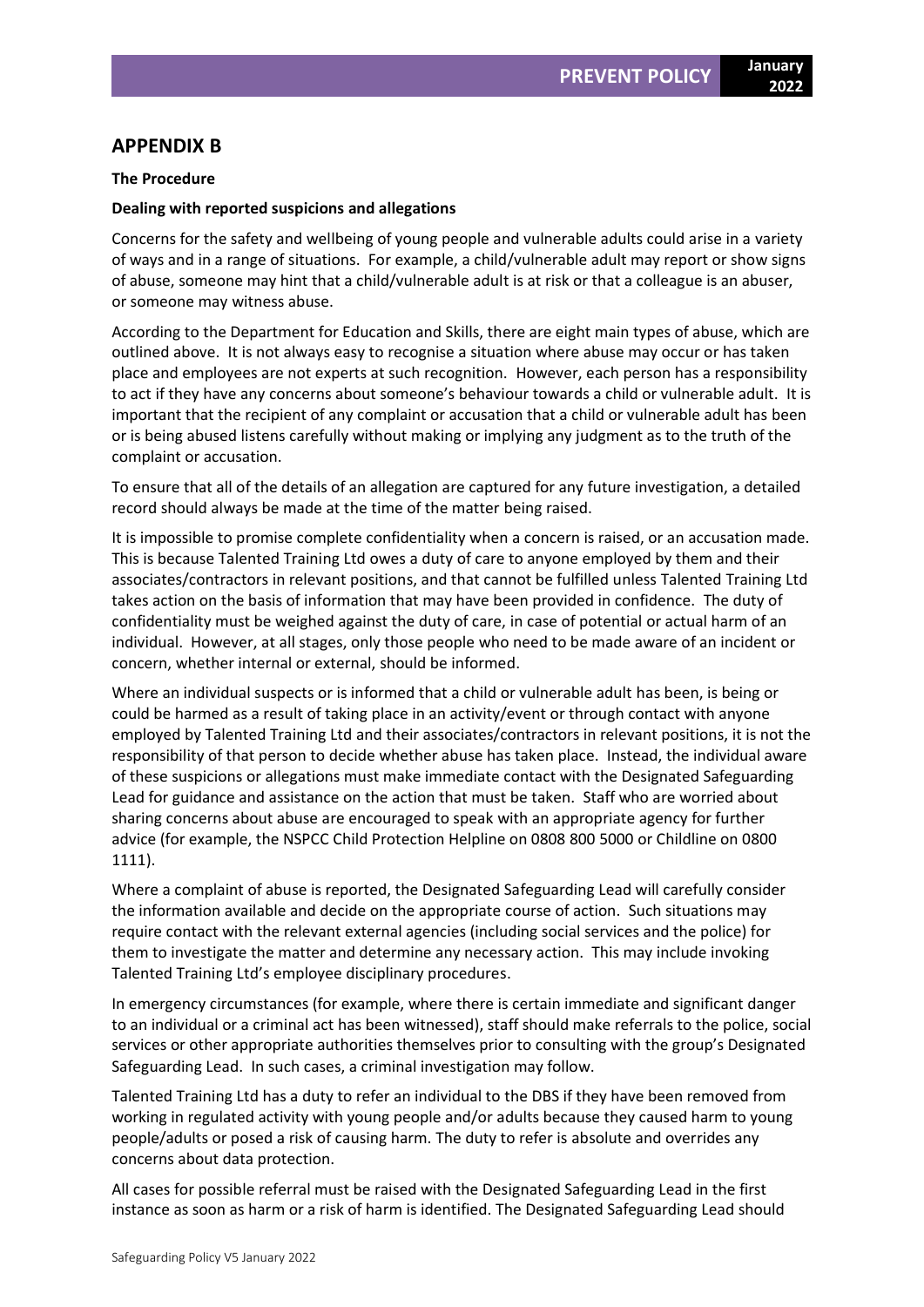The completed form must then be provided to the Managing Director for review and a final decision on whether the referral is required.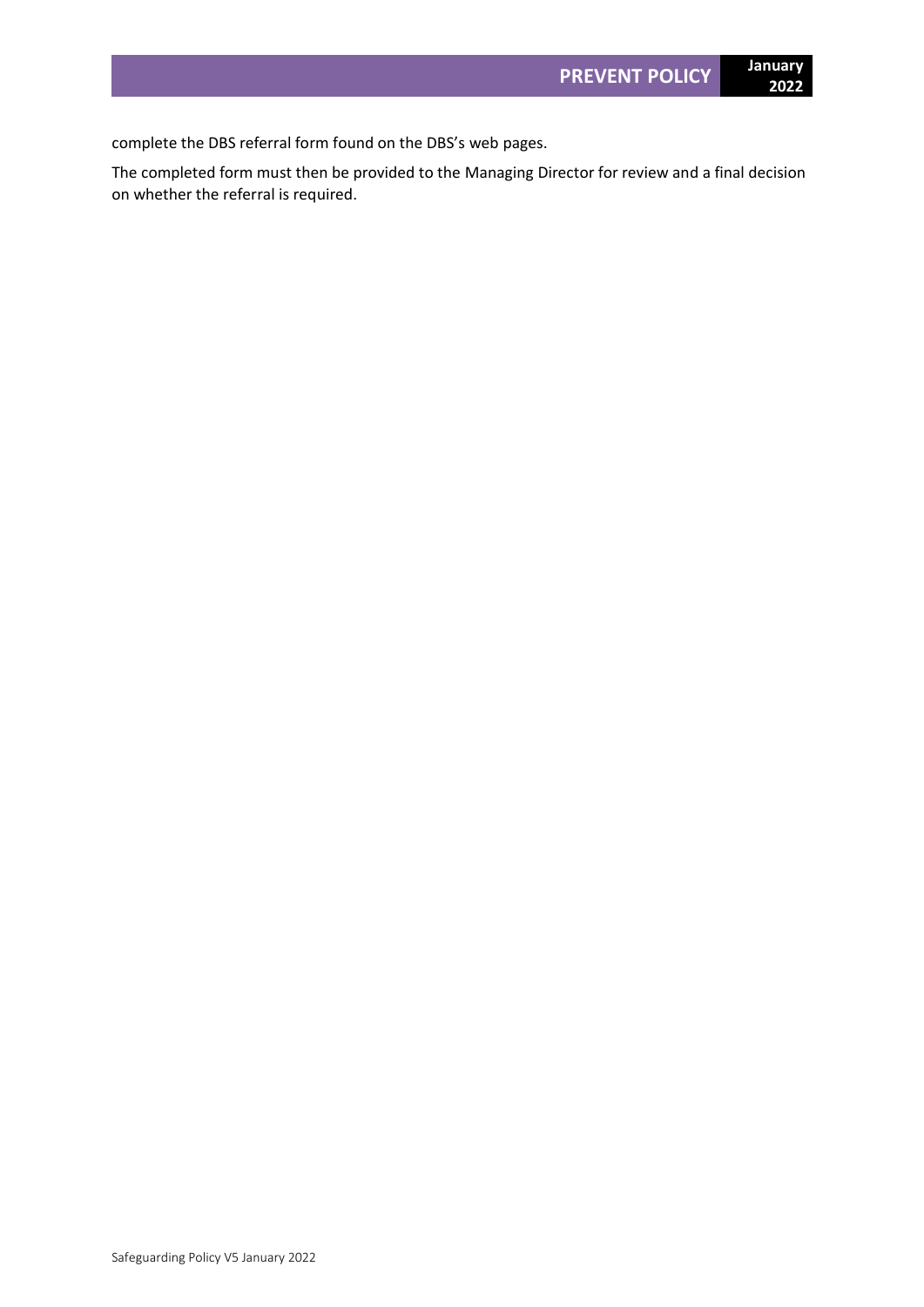# **APPENDIX C**

# **Code of Practice**

When working with young people and/or vulnerable adults, staff, trainers, assessors and associates are expected to take account of the guidance below in the way that they conduct themselves.

- Consider the wellbeing and safety of event participants in advance through proper planning and development of safe methods of working/activities;
- Wherever possible, work in an open environment with young people where they can be seen by others;
- Avoid unnecessary physical contact;
- Avoid taking a child or vulnerable adult alone in a car on journeys, however short;
- Avoid taking a child or vulnerable adult to the toilet, unless another adult is present, or another adult is aware (this may include a parent, group leader or other responsible person);
- In a situation where you are alone with a child or vulnerable adult, make sure that others can clearly observe you;
- Set expectations of the standards of behaviour required from participants in an activity/event and encourage them to accept responsibility for their own performance and behaviour;
- Ask participants in an activity/event to take reasonable steps to ensure their own safety and that of others, and to report any inappropriate behaviour they experience/witness or any concerns that they may have;
- Avoid showing favouritism towards particular participants;
- Report incidents of alleged abuse to the Designated Safeguarding Lead and ensure that any allegations are recorded;
- Report any concerns about poor practice to the Designated Safeguarding Lead;
- Report any accidents to the designated person in the department for recording and investigation where required;
- Avoid personal relationships with a child or vulnerable adult;
- It is not appropriate for staff to have a physically or emotionally intimate relationship with a young person under the age of 18. Particular attention is drawn to the provisions of the Sexual Offences Act 2003 which created a new criminal offence of abuse of "a position of trust";
- Staff, trainers, assessors and associates should remember that inappropriate behaviour can also occur over the telephone, email, social media or internet;
- Only Talented Training Ltd's official social media should be used for engaging with the wider community. Inappropriate or abusive comments should be removed swiftly, and abusive individuals blocked/reported to the social media concerned. Facebook instant chat and other similar functions should not be used to interact with young people or vulnerable adults. Wherever possible, communication should be only public pages and avoid colloquial language/abbreviations which may be misinterpreted (e.g., LOL);
- Do not make suggestive or inappropriate remarks to or about a child or vulnerable adult, even in fun, as this could be misinterpreted;
- Participate in training available to you to support you in your work with young people and vulnerable adults;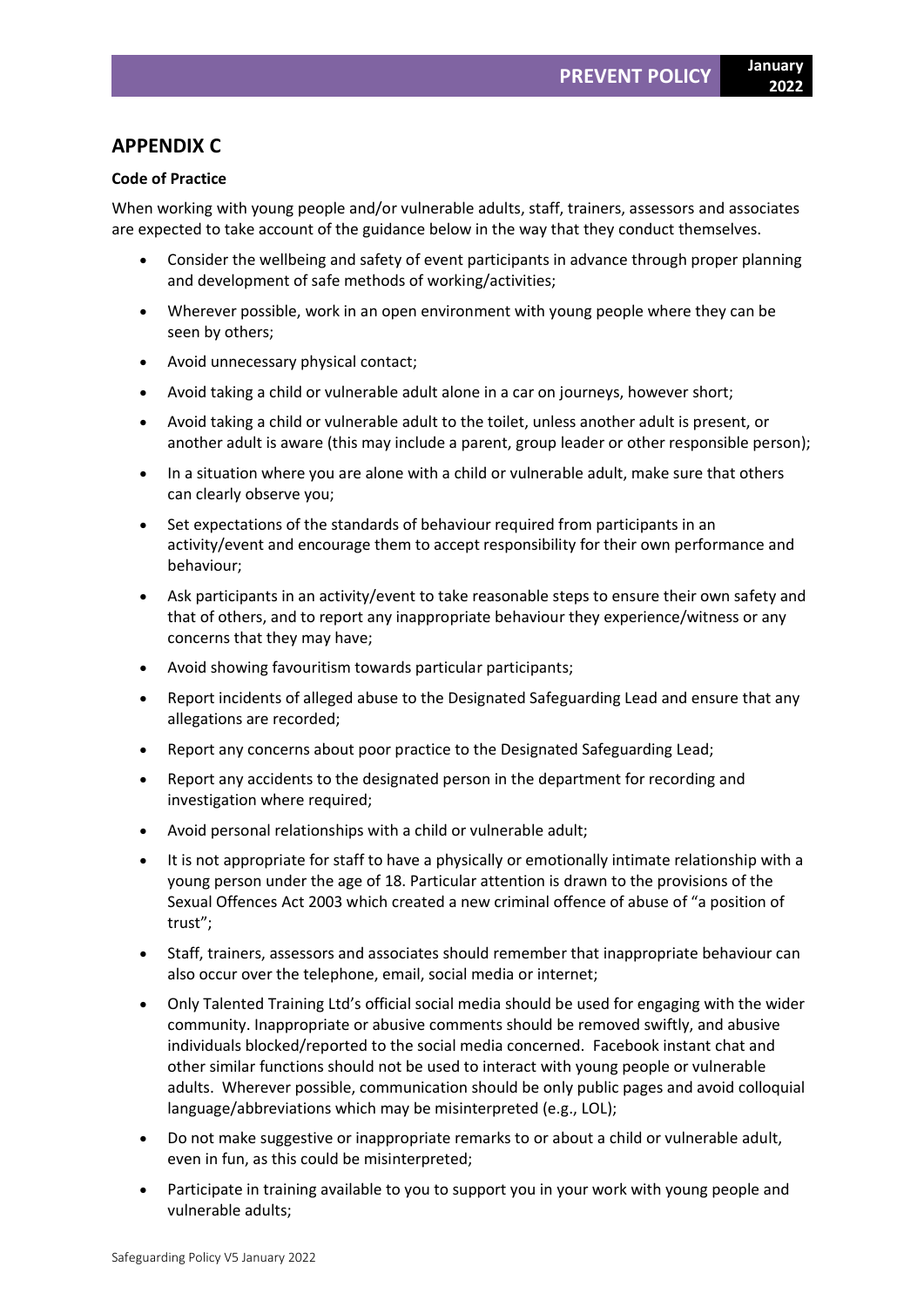- First aid treatment should be given with more than one adult present unless a delay would be life-threatening;
- Do not take young people or vulnerable adults to your home;
- Maintain confidentiality about sensitive information;
- Where it is necessary for staff, trainers, assessors and associates to take photographs or video images of young people or vulnerable adults, written consent must be obtained (from parents/guardians in the case of young people) before these images are taken in order to comply with the Data Protection Act 1998. Personal details and photos which clearly identify an individual must only be published where they (or their parent/guardian) have given specific agreement.